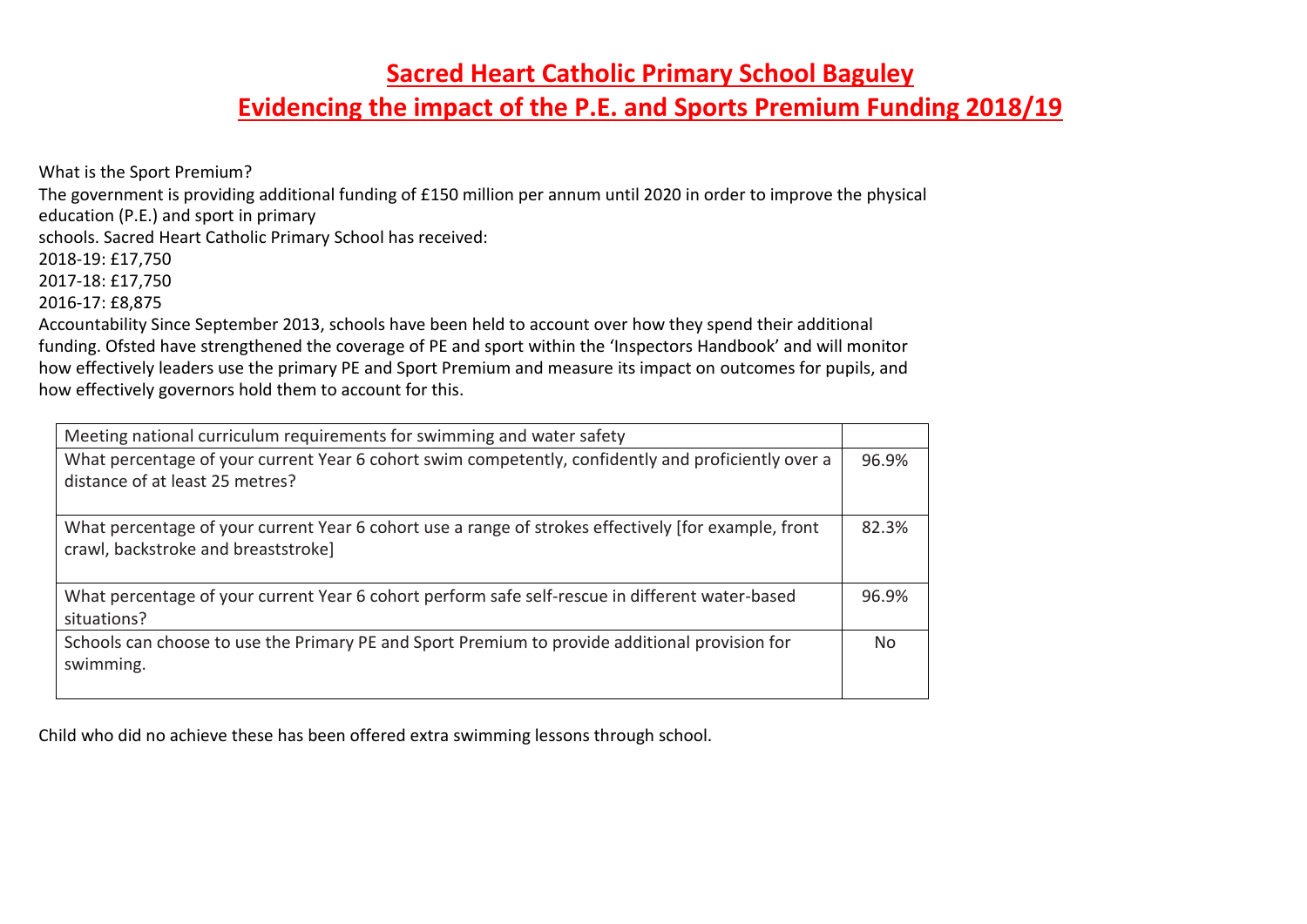| Academic year: 2018/19                                                                  | Total fund allocated: £17,750   Updated: 24.06.19                                                                                                                                                                          |                    |                                                                                                                            |                                                                                                   |
|-----------------------------------------------------------------------------------------|----------------------------------------------------------------------------------------------------------------------------------------------------------------------------------------------------------------------------|--------------------|----------------------------------------------------------------------------------------------------------------------------|---------------------------------------------------------------------------------------------------|
|                                                                                         | Key indicator 1: The engagement of all pupils in regular physical activity - Chief Medical Officer guidelines recommend that<br>primary school children undertake at least 30 minutes of physical activity a day in school |                    |                                                                                                                            | Percentage of total<br>allocation: 12.4%                                                          |
| School focus with clarity on<br>intended impact on pupils:                              | Actions to achieve:                                                                                                                                                                                                        | Funding allocated: | Evidence and impact:                                                                                                       | Sustainability and suggested<br>next steps:                                                       |
| Introduction of a table tennis<br>club at lunchtime to<br>encourage reluctant learners. | Purchase tables<br>Purchase nets<br>Purchase bats and balls<br>Identify reluctant learners<br>Train young leader to deliver<br>sessions                                                                                    | £2,200             | Of reluctant learners<br>identified 58% attended the<br>club weekly for at least one<br>term (register on PE<br>passport). | Very sustainable. Aim to keep<br>the club running and train<br>another young leader next<br>year. |
| Continued use of<br>'Supermovers'                                                       | Teachers continue to use the<br>website and the tracking<br>charts in every classroom.<br>Each class to do supermovers<br>at a set time each day.                                                                          | Free               | Every child in school<br>participating in working<br>towards recommended 60<br>minutes of activity a day.                  | Very sustainable. Super<br>movers continues to be<br>embedded into the school<br>day.             |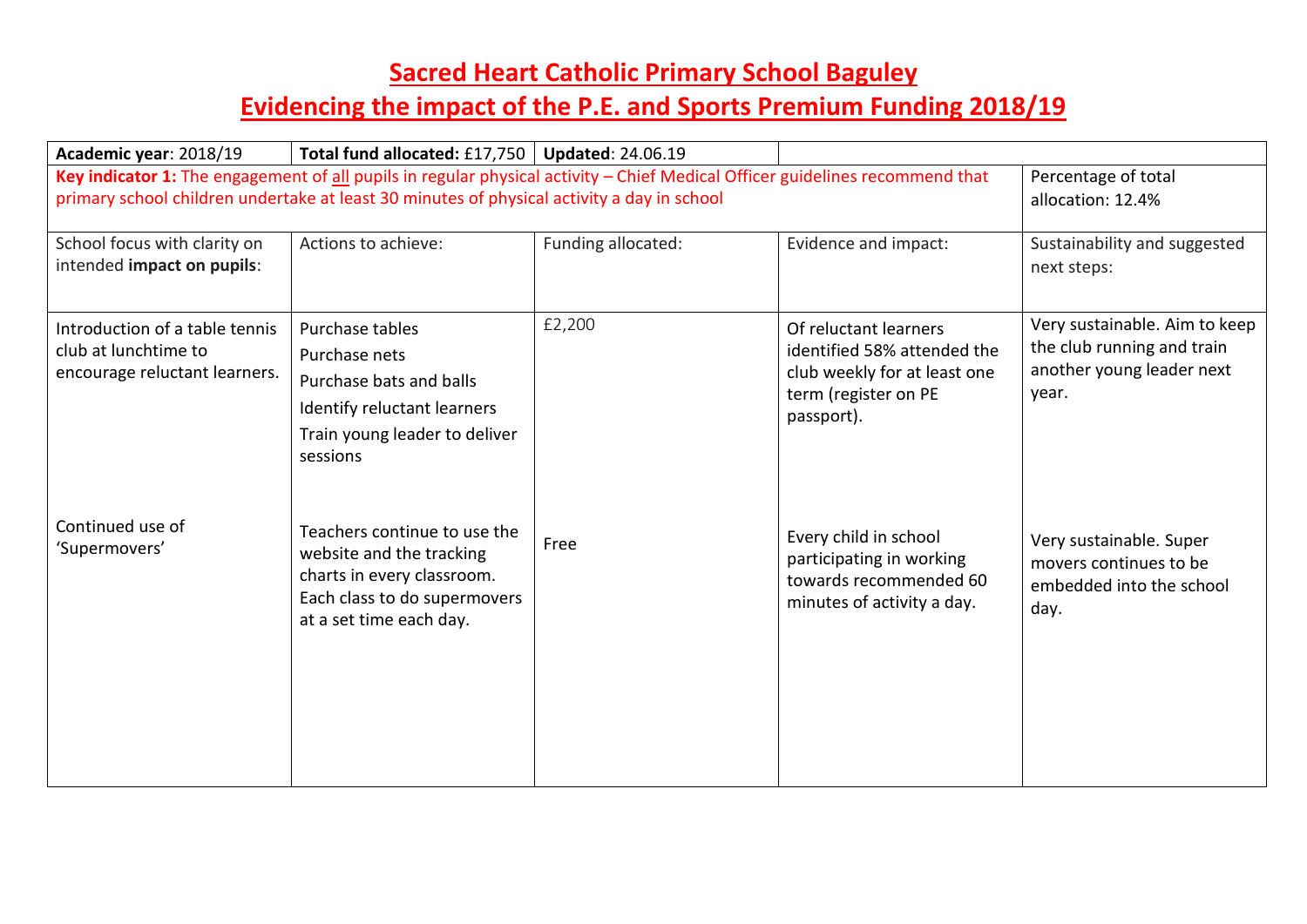## **Sacred Heart Catholic Primary School Baguley Evidencing the impact of the P.E. and Sports Premium Funding 2018/19**

| Key indicator 2: The profile of PE and sport being raised across the school as a tool for whole school improvement. |                                                                                                                                                                                        |                             | Percentage of total<br>allocation: 4.5%                                                                                                                                              |                                                                                                                                                             |
|---------------------------------------------------------------------------------------------------------------------|----------------------------------------------------------------------------------------------------------------------------------------------------------------------------------------|-----------------------------|--------------------------------------------------------------------------------------------------------------------------------------------------------------------------------------|-------------------------------------------------------------------------------------------------------------------------------------------------------------|
| School focus with clarity on<br>intended impact on pupils:                                                          | Actions to achieve:                                                                                                                                                                    | Funding allocated:          | Evidence and impact:                                                                                                                                                                 | Sustainability and suggested<br>next steps:                                                                                                                 |
| Proficiency Awards for<br>gymnastics continued to be<br>across the school.                                          | Purchase another set of<br>certificates.<br>Used by teachers to help<br>teach lessons alongside the<br>PE passport gymnastics<br>planning and previous CPD<br>from progressive sports. | 85p per certificate<br>£340 | Pupils achievements in<br>gymnastics recognized in<br>front of peers and parents.<br>Children are progressing<br>through the levels each year<br>and acquiring gymnastics<br>skills. | Very sustainable. The SLT<br>have seen the benefits and<br>will commit to funding the<br>awards if the PE and Sports<br>premium funding is<br>discontinued. |
| All teachers wearing PE kit for<br>PE lessons.                                                                      | Teachers continue to wear<br>P.E. kit                                                                                                                                                  | Free                        | Teachers actively involved in<br>outside lessons and teaching<br>gymnastics lessons from<br>Easter onwards.                                                                          | Vey sustainable. Continue<br>with this and teachers now<br>confident teaching<br>gymnastics if PE and sports<br>premium is discontinued.                    |
| Teachers using PE as CPD and<br>teaching gymnastics                                                                 | Renewal of P.E. Passport app                                                                                                                                                           | £400                        | Teachers using gymnastics<br>planning and lessons on app<br>to teach full gymnastics<br>lessons from Easter onwards.                                                                 | Very sustainable. Continue<br>with this and teachers now<br>confident teaching<br>gymnastics if PE and sports<br>premium is discontinued.                   |
| Role models - British<br>Goalball in school.                                                                        | Local British Goalball coach<br>to come into school to give<br>assembly.<br>Deliver workshops.                                                                                         | £50                         | Children exposed to a wide<br>range of sports and informed<br>of the club in the local area.                                                                                         | Very sustainable. Continue<br>to encourage attendance of<br>sports outside of school.                                                                       |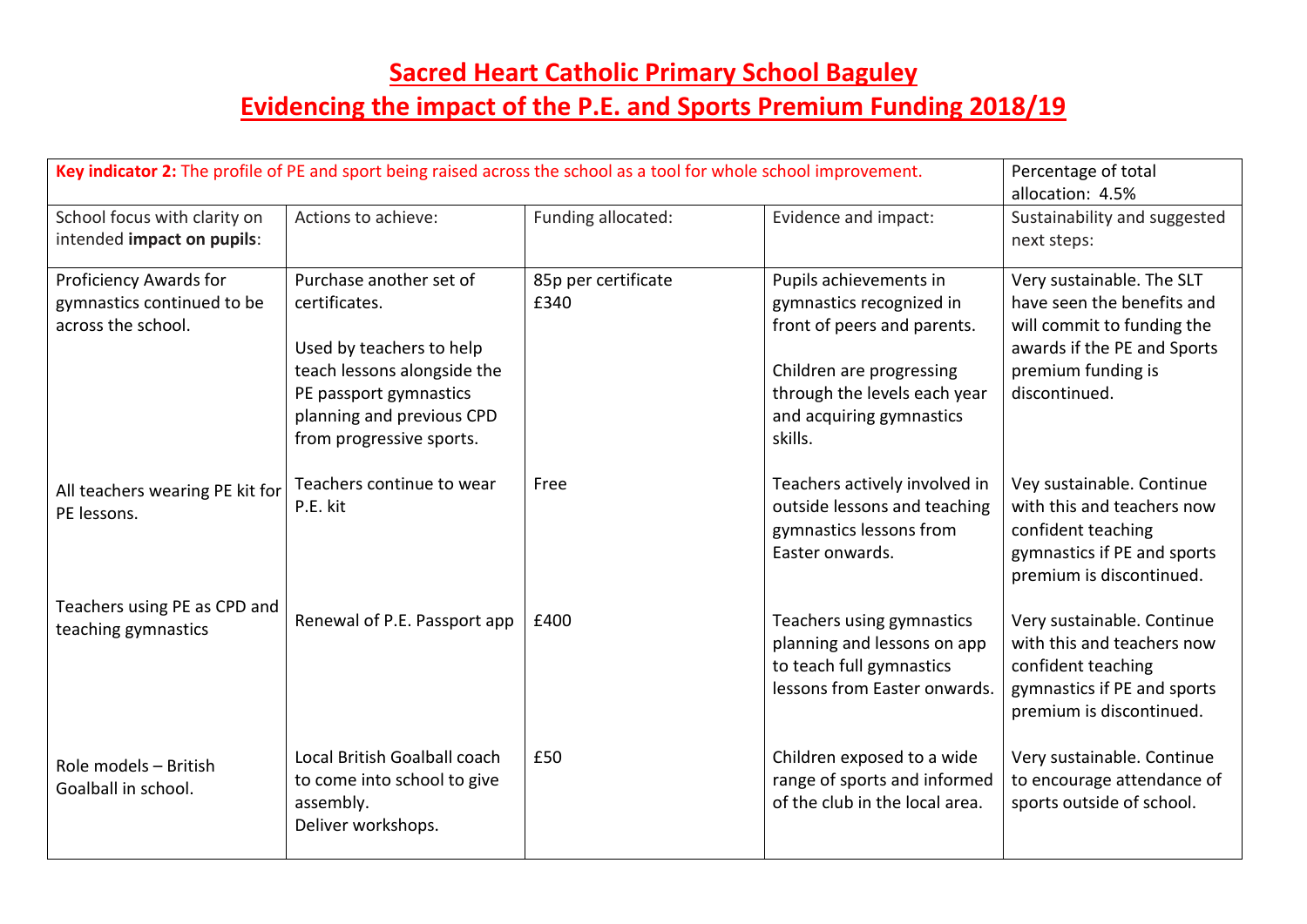| Continued use of                                       | Teachers continue to use the                                             | Free                                      | Every child in school                                                                                                                                    | Very sustainable.                                                                               |
|--------------------------------------------------------|--------------------------------------------------------------------------|-------------------------------------------|----------------------------------------------------------------------------------------------------------------------------------------------------------|-------------------------------------------------------------------------------------------------|
|                                                        |                                                                          |                                           |                                                                                                                                                          |                                                                                                 |
| 'Supermovers'                                          | website and the tracking                                                 |                                           | participating in working                                                                                                                                 | Supermovers continues to be                                                                     |
|                                                        | charts in every classroom.                                               |                                           | towards recommended 60                                                                                                                                   | embedded into the school                                                                        |
|                                                        | Each class to do                                                         |                                           | minutes of activity a day.                                                                                                                               | day.                                                                                            |
|                                                        | supermovers at a set time                                                |                                           | Brain breaks shown to be                                                                                                                                 |                                                                                                 |
|                                                        | each day.                                                                |                                           | good for concentration.                                                                                                                                  |                                                                                                 |
|                                                        |                                                                          |                                           |                                                                                                                                                          |                                                                                                 |
| Healthy Lifestyles club run<br>for pupils and parents. | Sign up 20 families for<br>weekly sessions with CITC<br>lifestyles club. | Included in CITC fee (£3,750<br>per year) | Parents and children more<br>aware of healthy choices<br>they make in terms of diet<br>and how they move.<br>See appendix for parent and<br>pupil voice. | Very sustainable. Use<br>resources from CITC to build<br>Sacred Heart's own lifestyles<br>club. |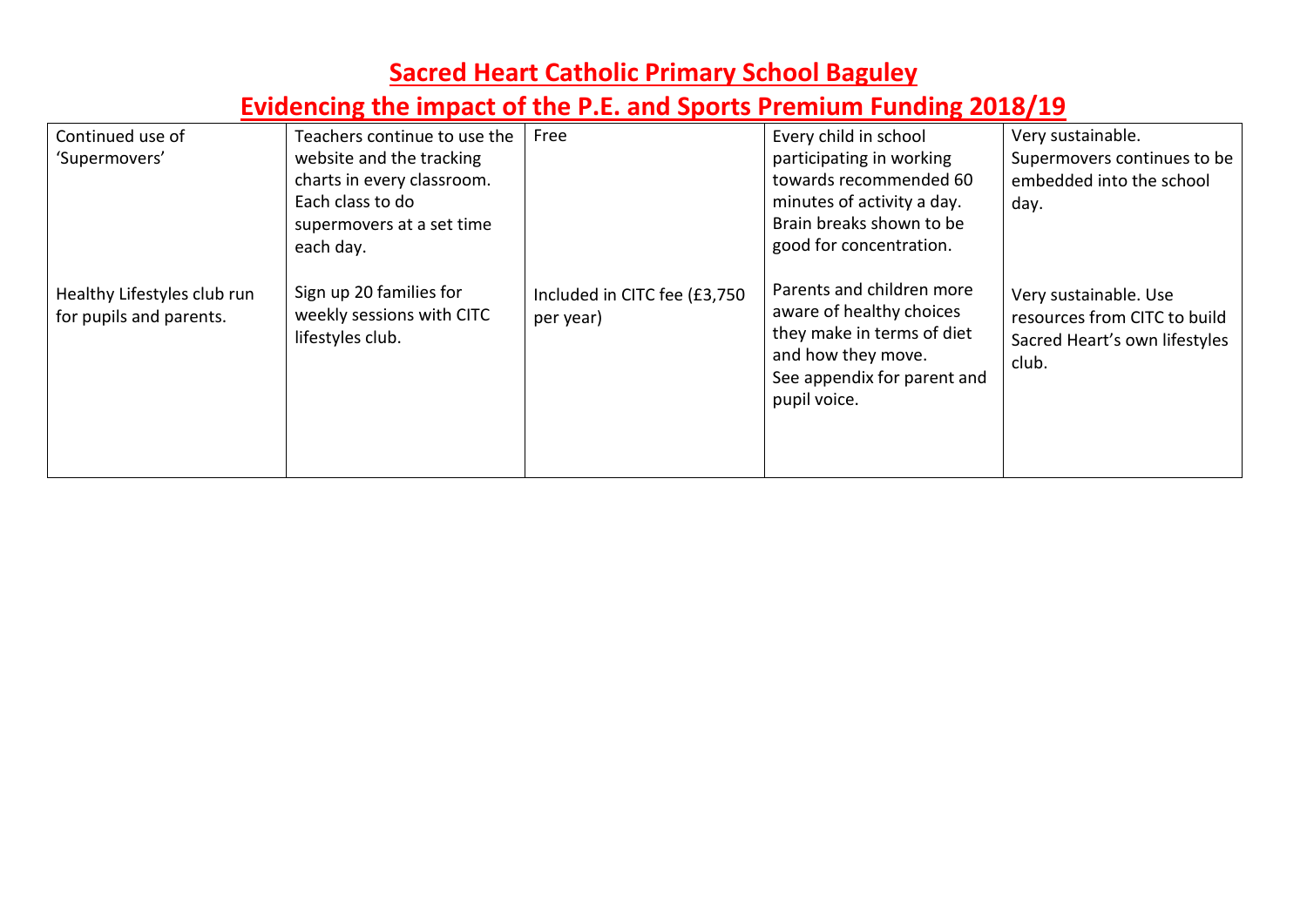| Key indicator 3: Increased confidence, knowledge and skills of all staff in teaching PE and sport.         |                                                                                                            |                                   | Percentage of total<br>allocation: 60.5%                                                                                                                                                                               |                                                                                                                                                                                                           |
|------------------------------------------------------------------------------------------------------------|------------------------------------------------------------------------------------------------------------|-----------------------------------|------------------------------------------------------------------------------------------------------------------------------------------------------------------------------------------------------------------------|-----------------------------------------------------------------------------------------------------------------------------------------------------------------------------------------------------------|
| School focus with clarity on<br>intended impact on pupils:                                                 | Actions to achieve:                                                                                        | Funding allocated:                | Evidence and impact:                                                                                                                                                                                                   | Sustainability and suggested<br>next steps:                                                                                                                                                               |
| In order to improve progress<br>and achievement of all pupils<br>the focus is on up-skilling the<br>staff. | Hiring City in the<br>Community coaching staff<br>one day a week.<br>Soccerwise hired one and a            | Included in CITC £3,750<br>£4,500 | Teachers teaching 80% of<br>final lesson in 6 week block<br>with guidance from coach.<br>Teachers more involved<br>and more confident in PE<br>sessions.<br>Teachers team teaching the<br>P.E. sessions and using as a | Sustainable. Teachers use<br>CPD from CITC and<br>soccerwise to team teach<br>outdoor P.E. lessons next<br>year. Contract with CITC<br>comes to an end this year.<br>Continue with soccerwise<br>2019/20. |
|                                                                                                            | half days a week.                                                                                          |                                   | CPD opportunity.<br>Gymnastics team taught at                                                                                                                                                                          |                                                                                                                                                                                                           |
|                                                                                                            | Gymnastics coach with CPD<br>training hired with<br>progressive sports.<br>Renewal of P.E. passport<br>app | £2,500<br>£400                    | the beginning of the year.<br>Due to teacher judgement,<br>teachers now teaching<br>gymnastics fully using<br>previous CPD, proficiency<br>awards and P.E. passport<br>planning / videos.                              | Very sustainable. Continue<br>with this and teachers now<br>confident teaching<br>gymnastics if PE and sports<br>premium is discontinued.                                                                 |
|                                                                                                            | Audit carried out with staff<br>re confidence teaching<br>outdoor P.E. and gymnastics                      | Free                              | CPD focused on areas<br>teachers less confident in.                                                                                                                                                                    | Very sustainable. Continue<br>with yearly audit to assess<br>any areas for improvement.                                                                                                                   |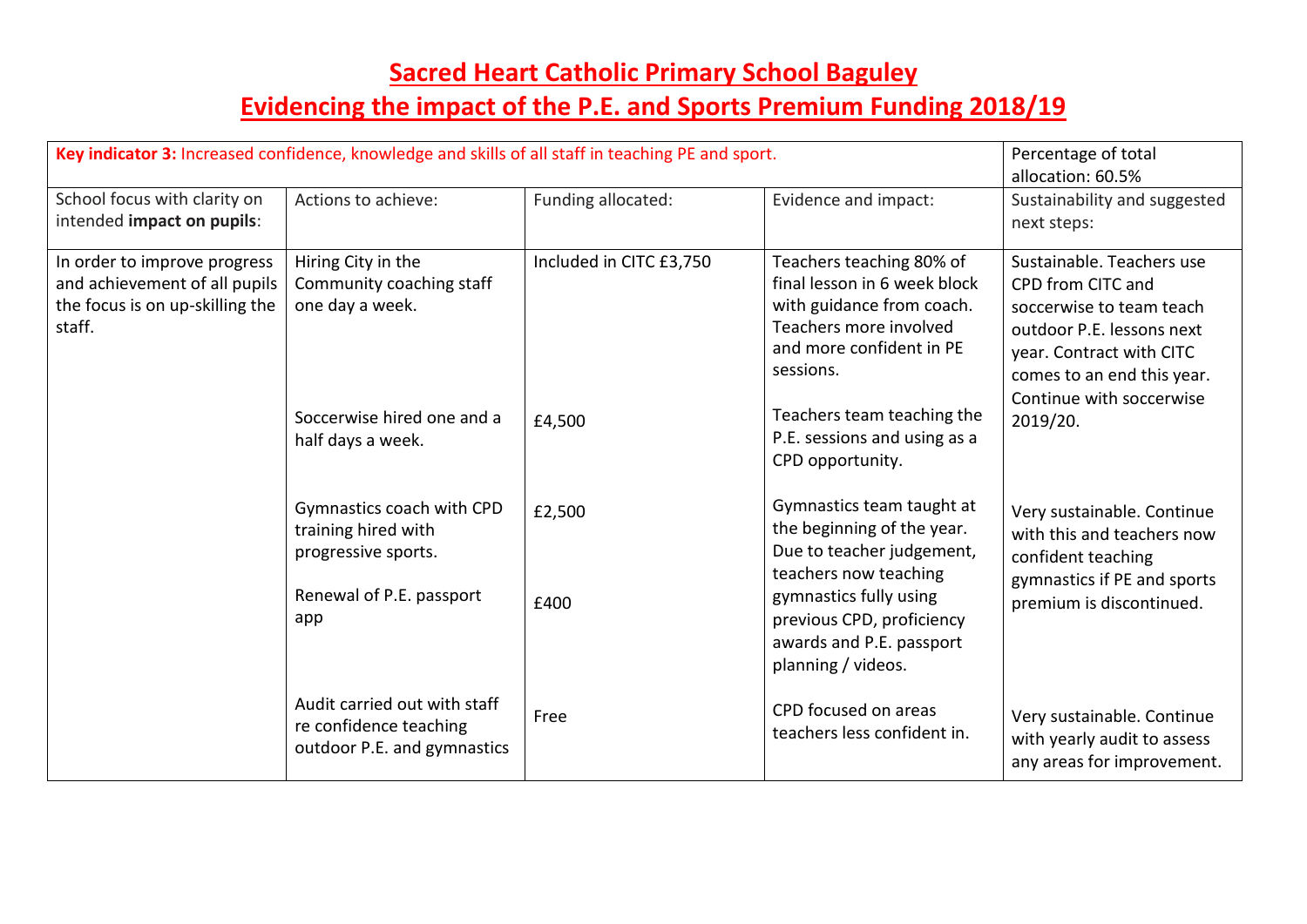|                                                                                                           | Key indicator 4: Broader experience of a range of sports and activities offered to all pupils.                                                                     |                                      |                                                                                                                                                                                                      | Percentage of total<br>allocation: 14.1%                                                                                             |
|-----------------------------------------------------------------------------------------------------------|--------------------------------------------------------------------------------------------------------------------------------------------------------------------|--------------------------------------|------------------------------------------------------------------------------------------------------------------------------------------------------------------------------------------------------|--------------------------------------------------------------------------------------------------------------------------------------|
| School focus with clarity on<br>intended impact on pupils:                                                | Actions to achieve:                                                                                                                                                | Funding<br>allocated:                | Evidence and impact:                                                                                                                                                                                 | Sustainability and intended<br>next steps:                                                                                           |
| Children to access disability<br>sport to increase awareness<br>and engagement with<br>alternative sport. | England Goalball coach hired to<br>work with children.                                                                                                             | £50                                  | All children experienced playing a<br>blind Paralympic sport and pupil<br>voice indicated they wanted to do<br>it again next year.                                                                   | Very sustainable.<br>Continue rotation of<br>inclusive sports taster days.                                                           |
|                                                                                                           | Disability Awareness Day with<br>CITC.                                                                                                                             | Included with<br>£3,750              | Children exposed to sport such as<br>blind football and sit down<br>volleyball.                                                                                                                      |                                                                                                                                      |
| Expose pupils to a wider<br>range of sports to watch at<br>competitive level.                             | Tickets requested and won for<br>world Taekwondo championships.<br>Tickets requested and won for<br><b>Manchester Trophy Tennis</b><br>tournament at The Northern. | £36 tram tickets<br>£36 Tram tickets | Children exposed to a wide range<br>of sports in the local area. Pupil<br>and staff feedback indicated they<br>would want to attend again.<br>Coaching sessions included at<br>Taekwondo and Tennis. | Very sustainable. Will<br>continue to apply for free<br>sports events tickets in<br>academic year 2019/2020.                         |
|                                                                                                           | Tickets requested and won to<br>watch football at the Etihad.                                                                                                      | Free                                 |                                                                                                                                                                                                      |                                                                                                                                      |
| Focus particularly on those<br>pupils who do not take up<br>additional PE and Sport<br>opportunities.     | Investment in new PE and<br>gymnastics equipment and set up<br>of table tennis club.                                                                               | £2,038                               | Equipment for P.E. lessons of a<br>higher quality. Can offer wider<br>range of sports during lessons and<br>for extra-curricular clubs.                                                              | Very sustainable. Equipment<br>high quality so can be used<br>for years to come.<br>Very sustainable. Club run by<br>sports leaders. |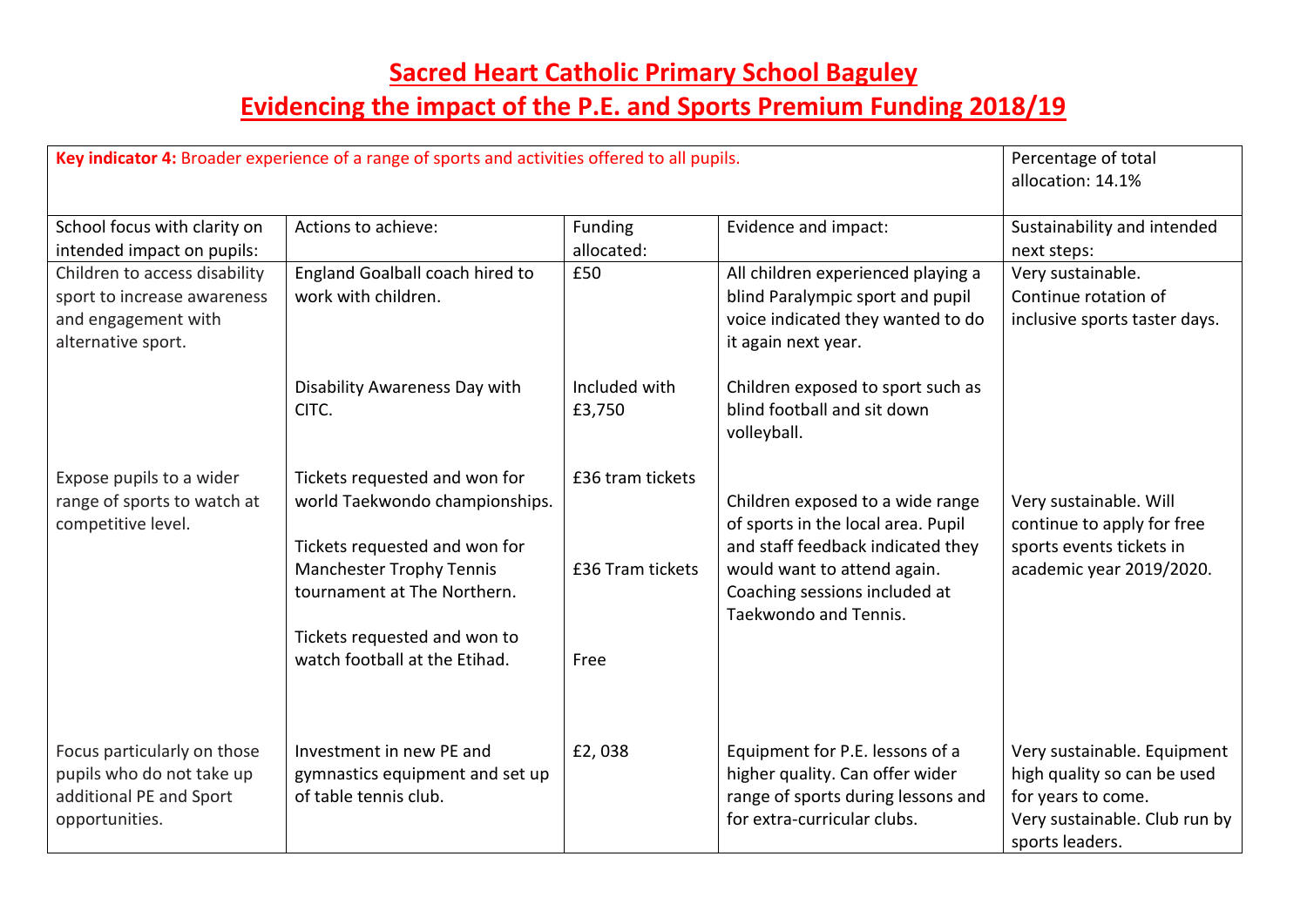| Continue to offer a wider  | Use pupil voice to arrange after | Included in CITC | Reluctant learners identified and   |                               |
|----------------------------|----------------------------------|------------------|-------------------------------------|-------------------------------|
| range of activities both   | school clubs. Children wanted a  | and Soccerwise   | attended club for over a term.      |                               |
| within and outside the     | football team - implemented on a | fee.             |                                     |                               |
| curriculum in order to get | Friday.                          |                  | After school club on Tuesday        | Sustainable. Sports grant to  |
| more pupils involved.      |                                  |                  | rotation of:                        | continue 2019/20.             |
|                            |                                  |                  | tag rugby, handball, hockey, tennis | Gymnastics club run by        |
|                            |                                  |                  | and rounders.                       | L.O'D.                        |
|                            |                                  |                  | ASC on Thursday: gymnastics         |                               |
|                            |                                  |                  | ASC on Friday: Football team        |                               |
|                            |                                  |                  |                                     | Sustainable. Apply again next |
|                            |                                  |                  | Bikeability scheme for Y5           | year.                         |
|                            |                                  |                  |                                     |                               |

| Key indicator 5: Increased participation in competitive sport.                                                   |                                                                                                                                                              |                              |                                                                                                                                                                                                                                                                                                                                                                                                                           | Percentage of total<br>allocation: 8.4%                                                                                                                                    |
|------------------------------------------------------------------------------------------------------------------|--------------------------------------------------------------------------------------------------------------------------------------------------------------|------------------------------|---------------------------------------------------------------------------------------------------------------------------------------------------------------------------------------------------------------------------------------------------------------------------------------------------------------------------------------------------------------------------------------------------------------------------|----------------------------------------------------------------------------------------------------------------------------------------------------------------------------|
| School focus with clarity on<br>intended impact on pupils:                                                       | Actions to achieve:                                                                                                                                          | <b>Funding</b><br>allocated: | Evidence and impact:                                                                                                                                                                                                                                                                                                                                                                                                      | Sustainability and intended<br>next steps:                                                                                                                                 |
| To introduce additional<br>competitive sports identified<br>by sports leaders in order to<br>engage more pupils. | Use of Manchester Schools PE<br>Association membership and<br>calendar - get children to pick<br>which competitions they would<br>like to enter. Book taxis. | £500<br>£1,000               | More teams reaching city-wide finals<br>than any other year.<br>12.09.18 Cross country<br>19.09.18 Cross country<br>Several children offered coaching at<br>Sale and Manchester Harriers due to<br>performance. Several attend.<br>25.09.18 Girl's football NGHS<br>27.09.18 Tag rugby MHA<br>04.10.18 Tag rugby MHA<br>16.10.18 Girl's football NGHS<br>12.11.18 Cross country finals<br>reached. One child qualified to | Continue to attend these<br>competitions and continue<br>with local football league<br>too. Cater some of the after<br>school club provision around<br>these competitions. |